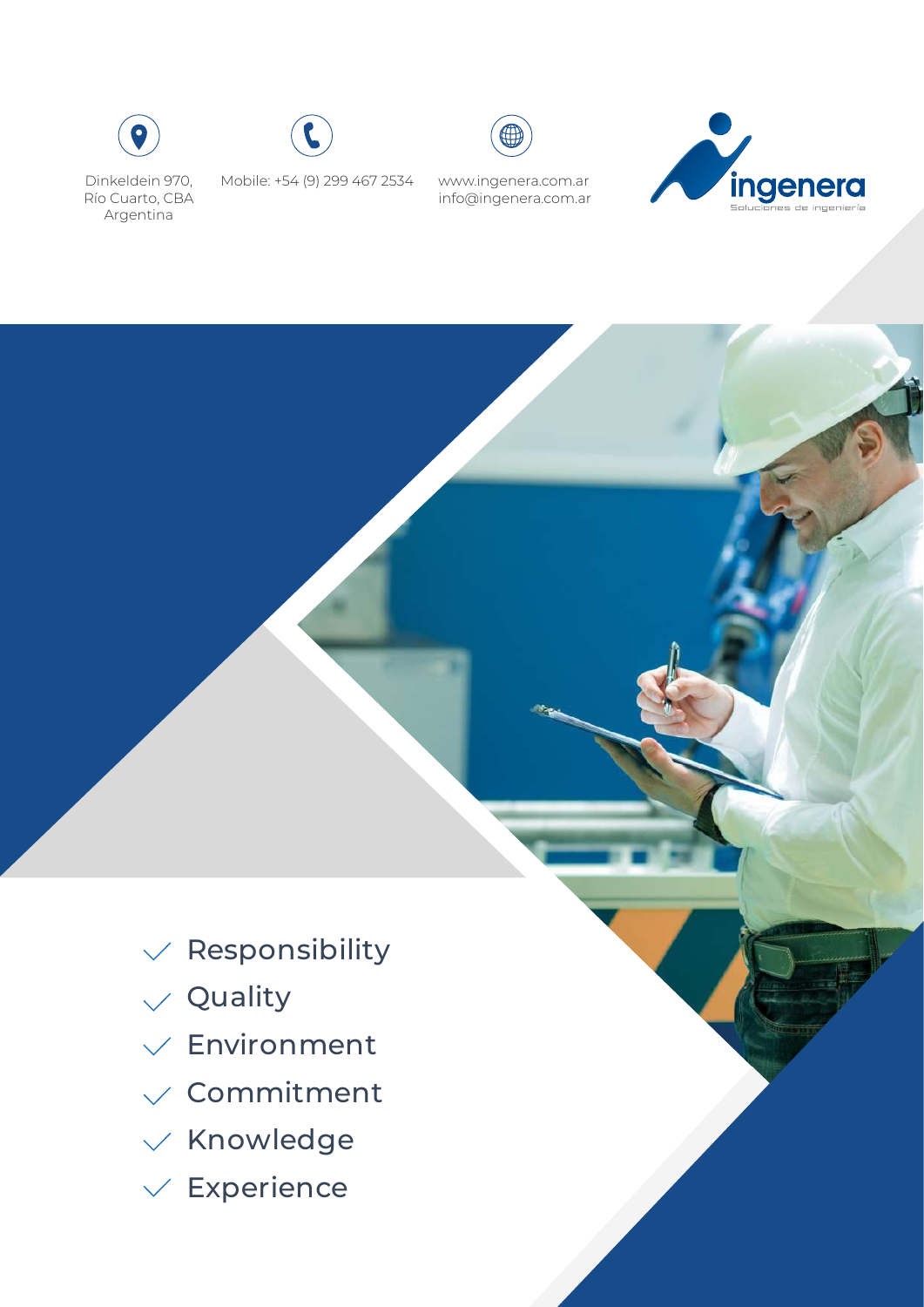# Precise results

# in record time.

Engineering developments to build with quality, minimizing work deadlines and budgets. On-site surveys, model generation and drawing extraction.



- $\vee$  2D drawings as built.
- $\vee$  Final 3D model (BIM).
- $\vee$  Remodeling of facilities.
- Lay-Out changes.
- $\vee$  Scanning for asset

management.

### **DELIVERABLES DOCUMENTS**

- $\vee$  Point cloud.
- $\vee$  BIM model.
- $\vee$  2D drawings
- $\vee$  Videos and animations Virtual reality.

# Latest generation equipment



**Faro focus 3D X 330**

Extended scanning, 330m range, easy positioning, built-in GPS receiver, and external scanning capability.



LEICA GEOSYSTEM, BLK360°

Observe, design and interact in virtual reality.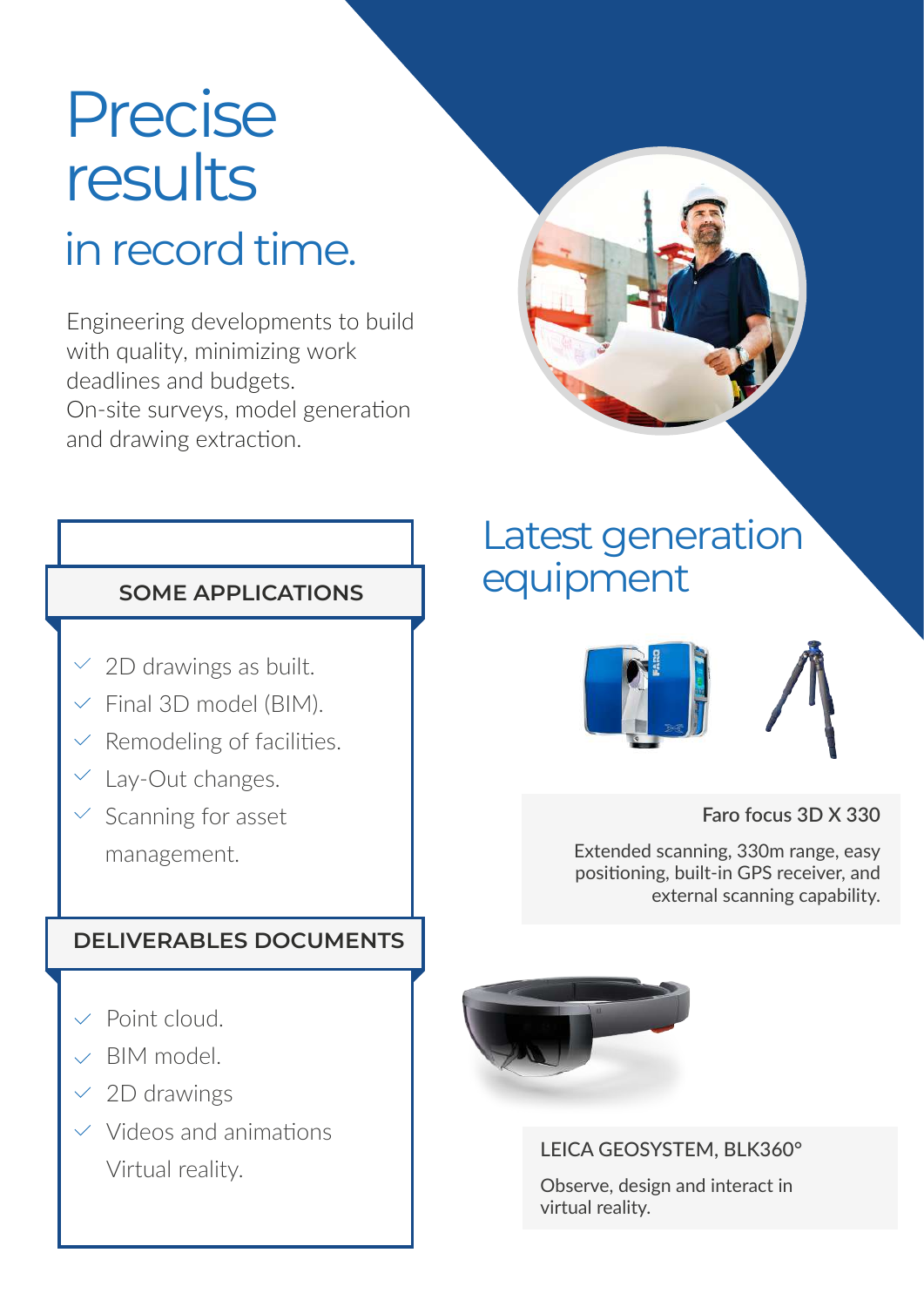# Capture, Processing and Modeling

Let us collaborate with you. delivering your project accurately, on time and assisting with BIM / CAD consulting, content creation and production.



**Scan and Points Cloud**



**3D modeling**



**Smart 3D mockup**

# Our services



Engineering solutions for your projects.



### **ENGINEERING CONTRACTES PROCESS EQUIPMENTS**

We design and supply packaged equipment for the industry.



Industrial mounting service under strict conditions of excellence and quality.



### **MOUNTING CO TALENT MANAGEMENT**

Specialized Human Resources solutions for your requirements.